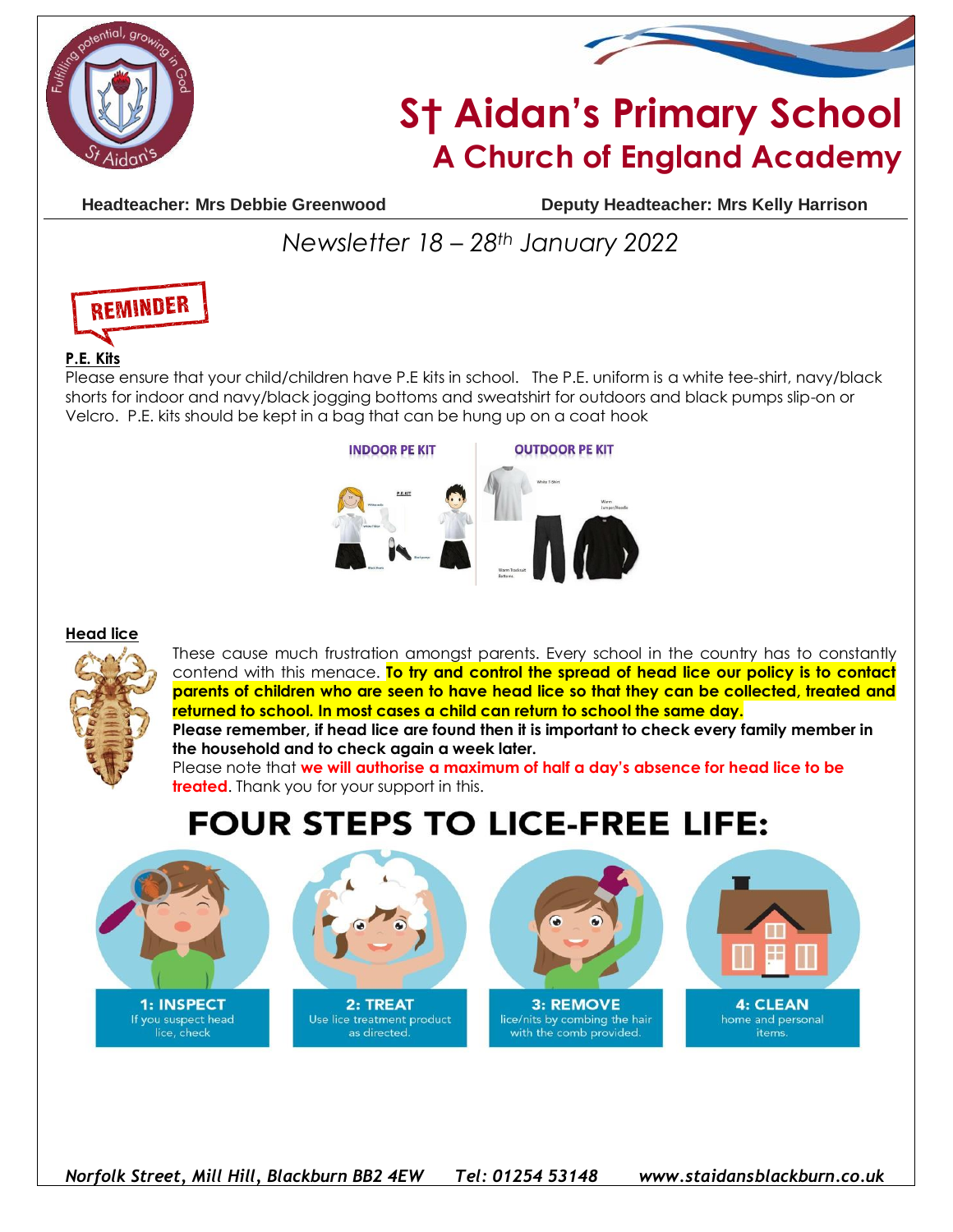#### **Year 3 local walk**

On Tuesday morning, year 3 became litter pickers and went on a walk around the local area. We collected lots of rubbish so that our green spaces are now much cleaner and tidier.



#### **GFS – Girls Friendly Society**

Every Wednesday during term time 5:30pm – 7:00pm, cost is £1.00 per week, suitable for children ages 5-18yrs. Play games, Craft work, Drama & Sing

For more information contact Marion on 07783 893857

#### **Dress up for digits - NSPCC Number fun day**

Rext Friday 4<sup>th</sup> February we will be taking part in the 'Dress up for Digits' NSPCC Number fun day and if possible we would like pupils to wear an item of clothing with a number on it such as a football shirt. **Please do not buy anything new.**

To help raise money for the NSPCC and as part of our non-uniform day we are asking for a donation of any loose change you may have.

#### **NSPCC Rocks!**

Next Friday 4th February 'Times Tables Rock Stars' (https://ttrockstars.com/) wants to find out which class can answer the most times tables questions correctly in the whole of the UK.

The competition runs from 7:30am to 7:30pm. Every correct answer a pupil gives, in any game type, will contribute to their class score. To make it as fair as possible, the winning class and the winning school will be based on the *average* the number of correct answers per participating pupil.



Come along and join the Darwen Morris Dancing family, everyone is welcome regardless of age or experience!

The best part, the first two weeks are FREE! If you would like any more information please contact the Darwen Morris Dancers on Facebook.

Practice is every Tuesday evening at Lower Chapels Church in Darwen at the following times:

Babies (18mnths – Year 1) 5:45pm-6:30pm

Year 2 – Year 4 6:00pm-7:00pm Year 5 – Year 11 7:00pm-7:45pm Seniors Age 17+ 7:45pm-9:00pm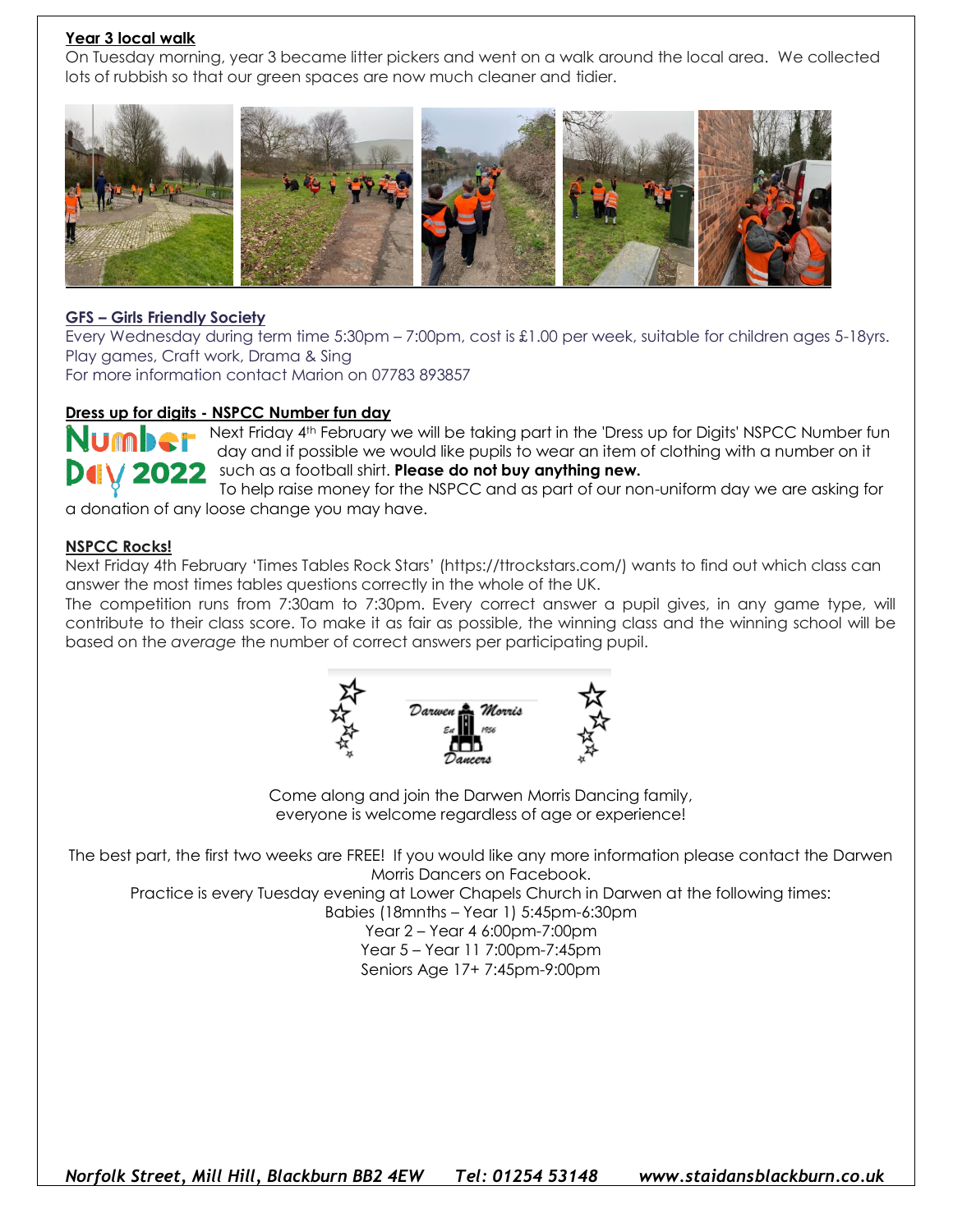#### **Little Lions Football Club**

Do we have any budding footballers who want to join a club? They have weekly evening/weekends football sessions for kids aged 3-9 years old

If you are interested, parents can book using this link >>>>>> <https://littlelions.co.uk/book/>



#### **Class Trips**

As part of the pupils theme work, class trips have been organised for the following classes:-



Year 4, Clitheroe Castle, this Tuesday 1st February

Please note: A packed lunch will be provided by the school for pupils who normally have a school meal.

Trips are also being arranged for other year groups and you will be informed of these in due course.

#### **ALWAYS House Statistics**

ALWAYS following the school rights this week:

| HО<br>DDER<br>л | CALDER | BL<br>ъ<br>737<br>. . | <b>RIBBLE</b> |
|-----------------|--------|-----------------------|---------------|
| 98%             | 98%    | 98%                   | 00%           |

#### **Dates for the Diary**

Yr 4 Visit to Clitheroe Castle Tuesday 1st February NSPCC Number day extending the Second Second Friday 4th February Children's Mental Health Week Monday 7th February Online Safety Day **Tuesday 8th February School Closes for Half Term – 3.15pm Friday 11th February INSET Day – School Closed to pupils Monday 21st February School Re-opens – 8.40am Tuesday 22nd February**

#### **Congratulations!**

Well done to the following children for being chosen to receive an award this week:



|                            | <b>Stars of the Week</b> | <b>Headteacher's Award Winner</b><br><b>Christian Values</b> |
|----------------------------|--------------------------|--------------------------------------------------------------|
| Reception<br>(Miss Keegan) | Lily H and Ivan          | Ava                                                          |
| Year 1<br>(Miss Rigby)     | Willow and Jay           | Achillea                                                     |
| Year 2<br>(Miss Yates)     | Abbie and Ronny          | Sienna                                                       |

*Norfolk Street, Mill Hill, Blackburn BB2 4EW Tel: 01254 53148 www.staidansblackburn.co.uk*